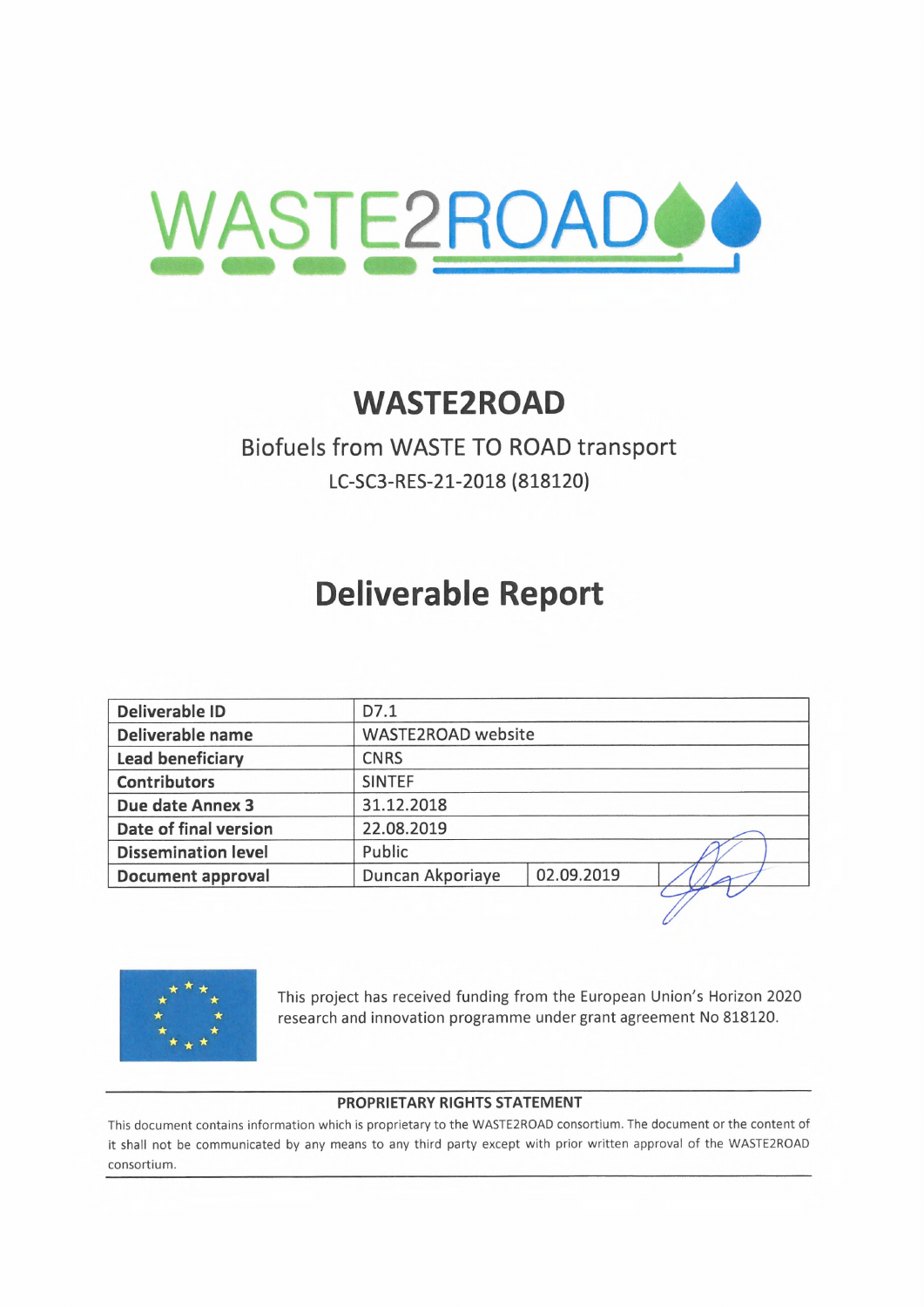

## **Description of the deliverable content and purpose**

A WASTE2ROAD external website was developed and is available for public. It provides information about the EU project including the project's summary, objectives, project partners, duration of the project, project's budget and the amount of funding received from EC. The website is to be updated regularly during the project period with news about the project's progress, list of publications, information about the submitted public reports and deliverables and key events (e.g., meetings, workshops) related to the project. The website will serve as a useful source of information for general public and important stakeholders.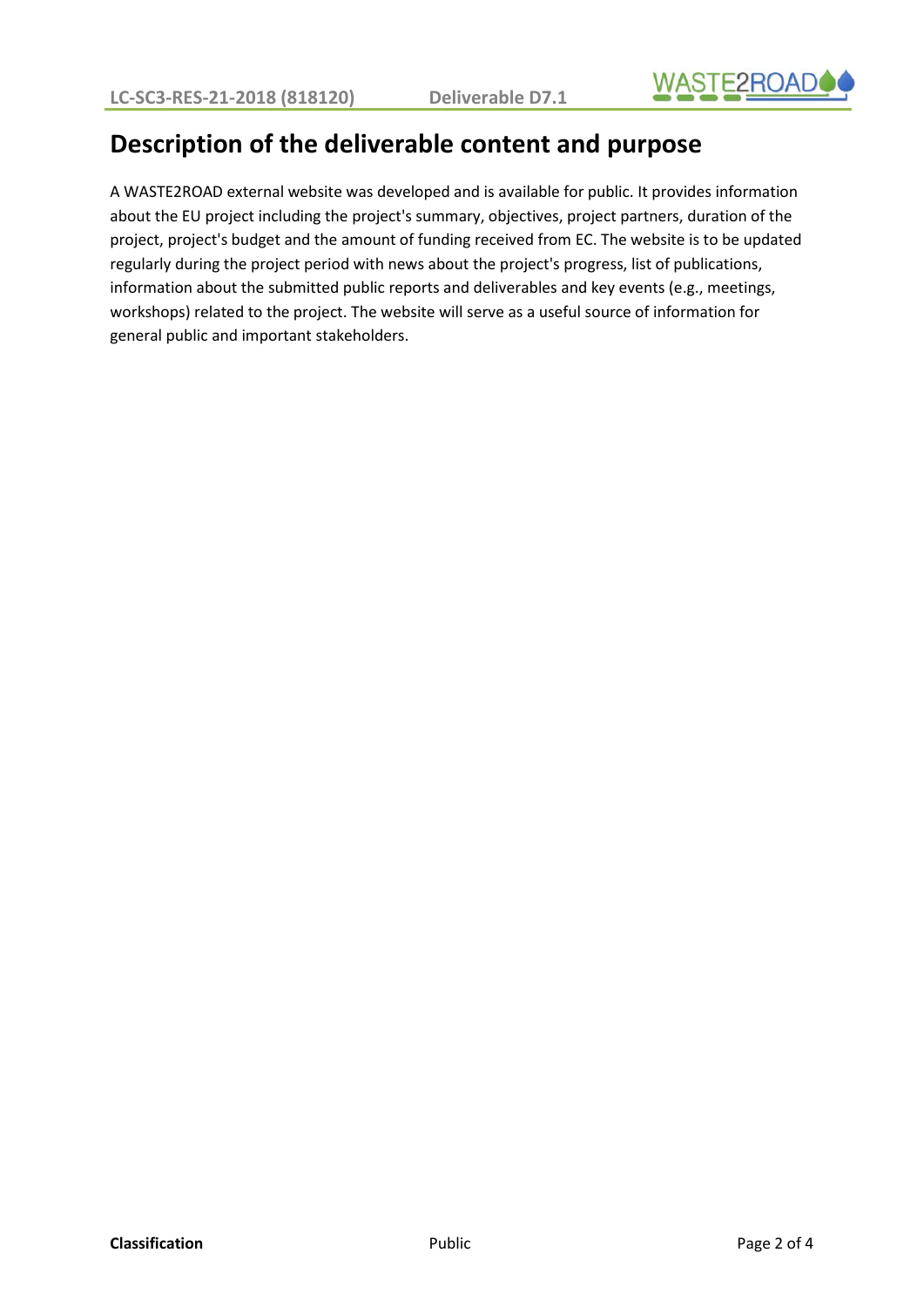

# **Table of Contents**